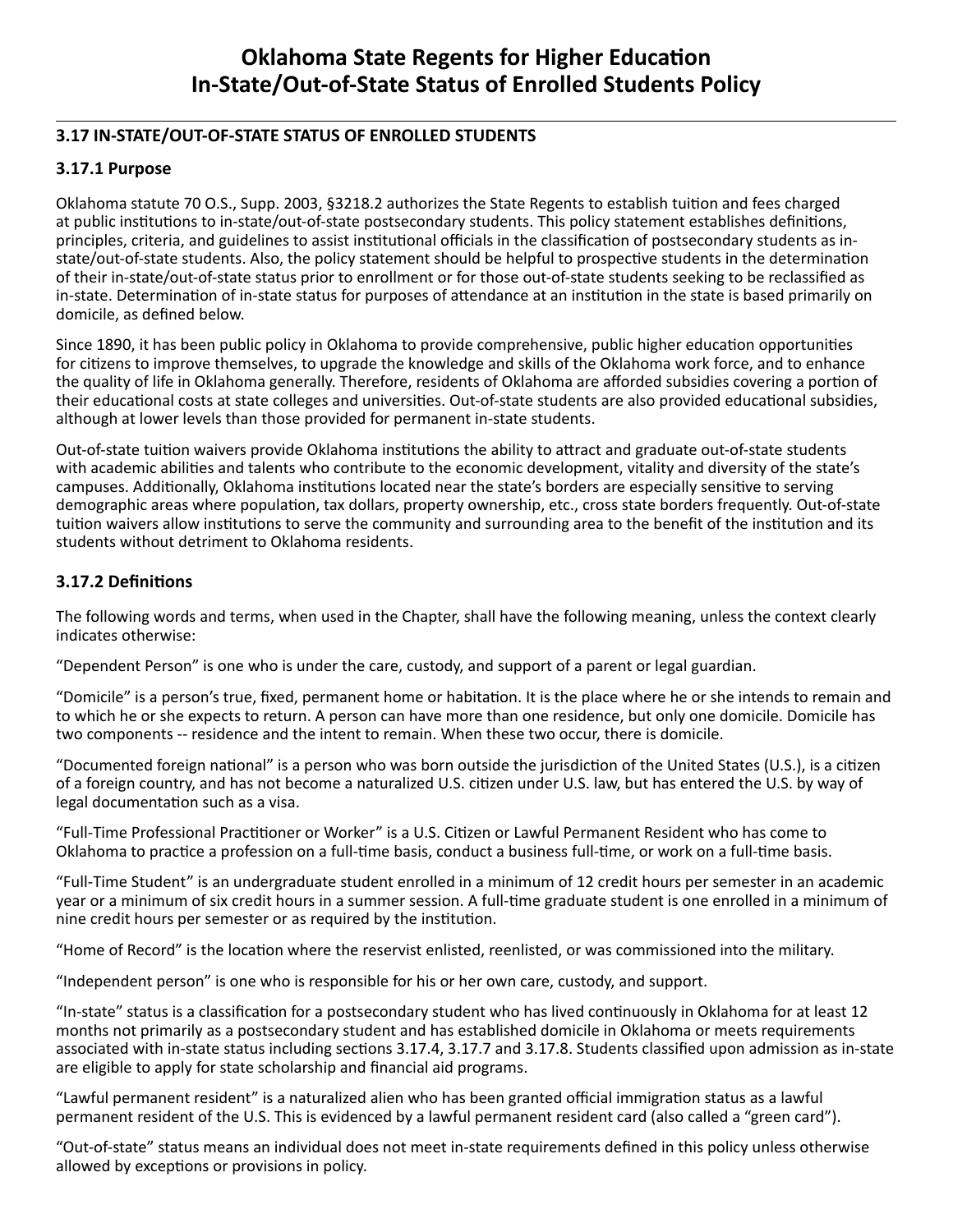"Out-of-state tuition waiver" is the portion of tuition that is waived in excess of that paid by students classified as instate. This is referred to as "Nonresident Tuition Waiver" in State Regents' Fiscal Policy.

"Undocumented student" is a person who was born outside the jurisdiction of the U.S., is a citizen of a foreign country, and has not become a naturalized U.S. Citizen under U.S. Law and has entered the U.S. without documentation. Refer to 3.17.6

"Uniformed services" means the Army, Navy, Air Force, Marine Corps, Coast Guard, National Oceanic and Atmospheric Administration, and Public Health Service.

"U.S. Citizen" is a person born in the United States, a U.S. Territory or former U.S. Territory or who has been granted citizenship by the U.S. Government.

## **3.17.3 Principles**

As part of the admissions process, institutions are responsible for determining students' in-state/out-of-state status consistent with this policy. Administrators interview students, review documentation and are in the best position to determine whether the student may be classified as in-state. Each institution must designate an appropriate administrative official (most often the Admissions Officer) as responsible for administration of this policy. Clarification and additional information including documentation examples and frequently asked questions are in the Academic Affairs Procedures Handbook.

The burden of proof to establish in-state status shall be upon the student. Since residence or domicile is a matter of intent, each case will be judged on its own merit by the appropriate administrative official(s) consistent with this policy. Mere assertion by a student such as checking "In-State" on the application for admission is insufficient. The appropriate administrative official must review relevant documents, consider the policy principles and procedures, circumstances, and documentation to determine in-state status. While no set criteria, documentation, or set of circumstances can be used for this purpose, the principles outlined below guide the process.

- A. Attendance at a postsecondary educational institution, albeit a continuous and long-term experience, does not establish in-state status. Therefore, a student neither gains nor loses in-state status solely by such attendance.
- B. Students attending an Oklahoma college or university may perform many objective acts, some of which are required by law (i.e. payment of taxes), and all of which are customarily done by some out-of-state students who do not intend to remain in Oklahoma after graduation, but are situational and necessary and/or voluntary (i.e. registering to vote, obtaining a driver's license). Such acts and/or declarations alone are insufficient evidence of intent to remain in Oklahoma beyond the college experience.
- C. An out-of-state student attending an Oklahoma college or university on more than a half-time basis is presumed to be in the state primarily for educational purposes.
- D. An individual is not deemed to have acquired in-state status until he or she has been in the state for at least a year primarily as a permanent resident and not primarily as a student and has established domicile. Likewise, an individual classified as in-state shall not be reclassified as out-of-state until 12 months after leaving Oklahoma to live in another state.
- E. Unless residency has been established in another state, an individual who resided in Oklahoma at the time of graduation from an Oklahoma high school and has resided in the state with a parent or legal guardian for two years prior to graduation from high school will be eligible for in-state status and as allowed in 3.17.7, and 3.17.8.
- F. Each spouse in a family shall establish his or her own status on a separate basis. Exceptions include the following: when an out-of-state status individual marries a person with in-state status, the out-of-state individual may be considered in-state after documentation of the marriage and proof of domicile are satisfied without the 12 month domiciliary waiting period, and as provided in sections 3.17.7 or 3.17.8.
- G. Initial classification as out-of-state shall not prejudice the right of a person to be reclassified thereafter for following semesters or terms of enrollment as in-state provided that he or she establish domicile as defined in this policy. Institutions must establish procedures for students to appeal out-of-state status classification.
- H. Institutions may, but are not required, to waive out-of-state tuition (also known as Nonresident Tuition Waiver) in accordance with current State Regents' Tuition and Fees Policy 4.18.5.B that allows any institution in the State System to waive a portion of the out-of-state tuition which amount shall not exceed the difference between out-ofstate tuition and the amount paid by in-state students.
- I. When a student transfers from one institution to another, the institution to which the student transfers is not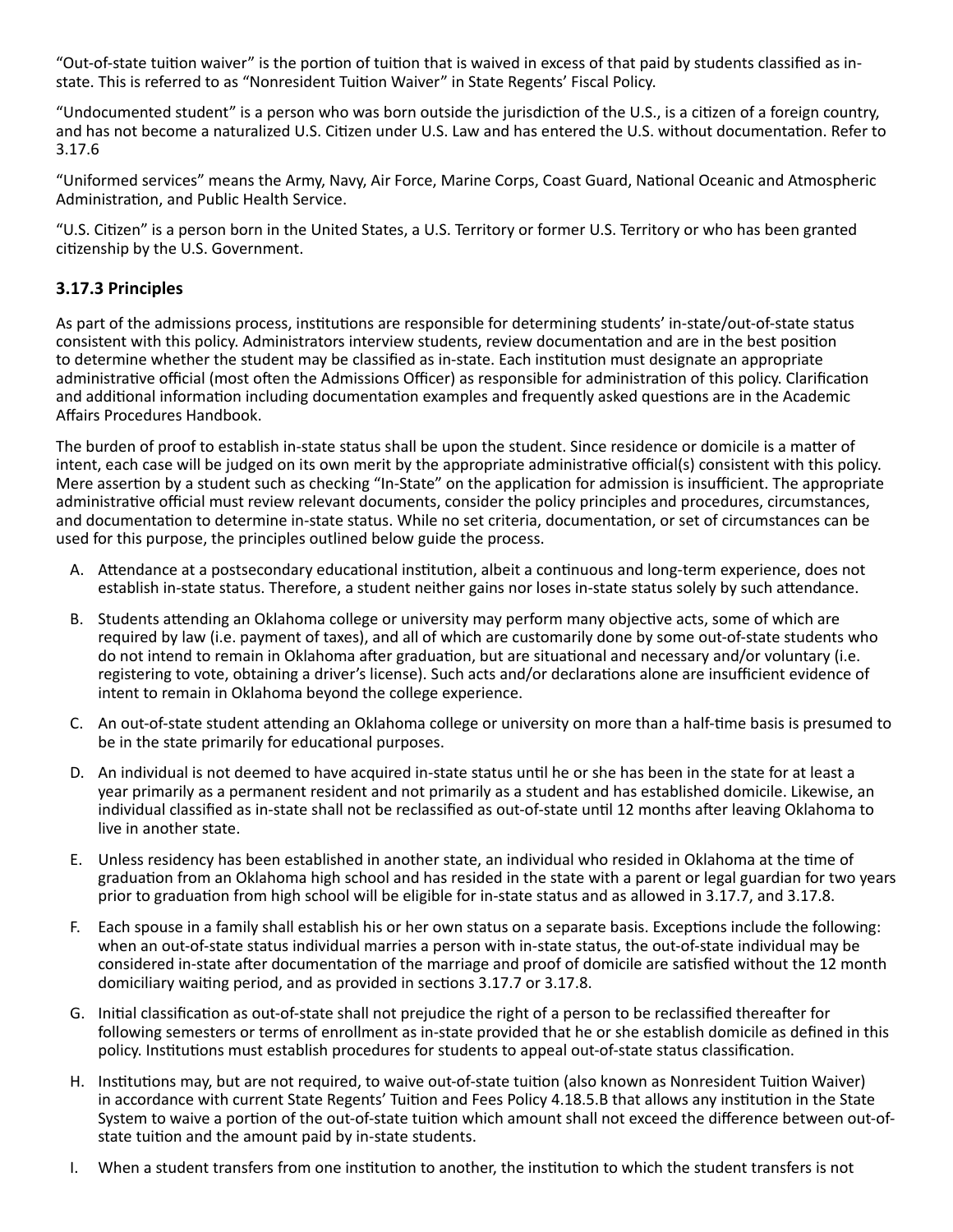bound by the in-state/out-of-state classification previously determined and may request documentation to determine the student's in-state/out-of-state status.

### **3.17.4 Dependent and Independent Persons**

- A. The legal residence of a dependent person is the postsecondary student's parents or the residence of the parent who has legal custody or the parent with whom the student habitually resides. If the student is under the care of those other than the parents, the legal residence is that of the student's legal guardian.
- B. In-state/out-of-state classifications of postsecondary students with extenuating circumstances (e.g., divorced parents with joint custody when one parent or legal guardian lives out-of-state and/or claimed as a dependent on a tax return, etc.) may be considered on a case-by-case basis. Guidance for administrative officers charged with classifying students will be provided in the procedures manual.
- C. A dependent person may establish independent person status through circumstances including, marriage, formal court action, abandonment by parents, etc. To qualify, a dependent person must have completely separated from the parental or guardian domicile and prove that such separation is complete and permanent. Additionally, the individual must provide evidence that they are responsible for their housing and living expenses. Mere absence from the parental or guardian domicile is not proof of its complete abandonment. If an applicant can provide adequate and satisfactory evidence of independent status and domicile, they may be granted in-state status.
- D. If an independent person can provide evidence of coming to Oklahoma to establish domicile, the applicant may be granted in-state status at the next enrollment occurring after expiration of 12 months following establishment of domicile in Oklahoma.

## **3.17.5 Documented Foreign Nationals**

Documented foreign nationals may attend as postsecondary students if they have appropriate educational visas. These individuals are eligible for in-state classification if they become lawful permanent residents, have resided in Oklahoma for at least 12 consecutive months, and meet domicile requirements as set forth in this policy.

Documented foreign nationals who are present in the U.S. with visas that allow full-time employment for extraordinary ability in sciences, arts, education, business, athletics, as an executive, manager, or specialist of a treaty nation company operating in the U.S. are eligible for out-of-state tuition waivers as long as they remain in full-time working status. Dependents of these documented foreign nationals who are lawfully present in Oklahoma based on the documented foreign national's visa are also eligible for out-of-state tuition waivers.

#### **3.17.6 Undocumented Students**

Pursuant to Title 70, O.S., Section 3242 (2007) (also known as HB1804 of the First Regular Session of the 51st Legislature), an individual who cannot present to the institution valid documentation of United States nationality or an immigration status permitting study at a postsecondary institution but who:

- A. Graduated from a public or private Oklahoma high school;
- B. Resided in this state with a parent or legal guardian while attending classes at an Oklahoma public or private high school in this state for at least two (2) years prior to graduation; and
- C. Satisfies admission standards for the institution.

Individuals who meet the above requirements are eligible for enrollment and/or out-of-state tuition waivers if that individual:

- 1. Provides the institution with a copy of a true and correct application or petition filed with the United States Citizenship and Immigration Service (USCIS) to legalize the student's immigration status, or
- 2. Files an affidavit with the institution stating that the student will file an application to legalize his or her immigration status at the earliest opportunity the student is eligible to do so, but in no case later than
	- a. One (1) year after the date on which the student enrolls for study at the institution, or
	- b. If there is no formal process to permit children of parents without lawful immigration status to apply for lawful status without risk of deportation, one (1) year after the date the USCIS provides such a formal process, and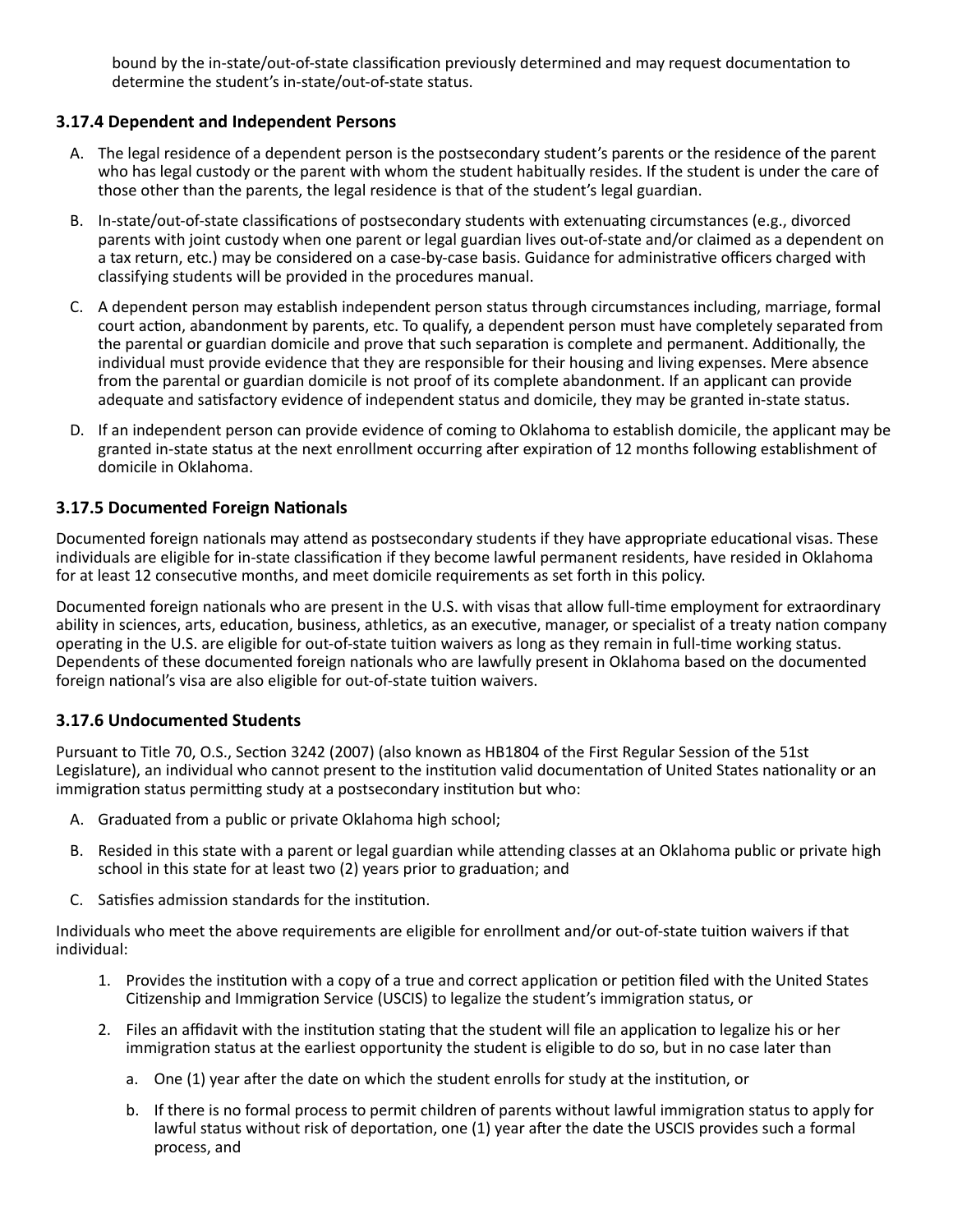- 3. If the student files an affidavit pursuant to subsection B. above, presents to the institution a copy of a true and correct application or petition filed with the USCIS no later than:
	- a. One (1) year after the date on which the student enrolls for study at the institution, or
	- b. If there is no formal process to permit children of parents without lawful immigration status to apply for lawful status without risk of deportation, one (1) year after the date the USCIS provides such a formal process, which copy shall be maintained in the institution's records for that student.
- 4. Any student who completes and provides the institution with a copy of a true and correct application or petition filed with USCIS to legalize the student's immigration status shall not be disqualified on the basis of the student's immigration status from any scholarships or financial aid provided by this state as long as the student meets the following:
	- a. Graduated from a public or private Oklahoma high school;
	- b. Resided in this state with a parent or legal guardian while attending classes at an Oklahoma public or private high school in this state for at least two (2) years prior to graduation; and
	- c. Satisfies admission standards for the institution.
- 5. This policy shall not impose any additional conditions to maintain eligibility for an out-of-state tuition waiver at a postsecondary educational institution within The Oklahoma State System of Higher Education on a student who was enrolled in a degree program and first received an out-of-state tuition wavier and/or access to state scholarships at that institution during the 2006-2007 school year or any prior year.

# **3.17.7 Uniformed Services and Other Military Service/Training**

- A. Active Uniformed Services and Discharged or Released from Active Uniformed Service from whom Oklahoma is the Home of Record. The following shall be eligible for in-state status:
	- 1. Members of the uniformed services, along with their dependent children and spouse, who provide evidence that they are full-time active duty status of more than thirty (30) days in the uniformed services stationed in Oklahoma or temporarily present through military. Further, when members of the armed services are transferred out-of-state, the member, their spouse and dependent children shall continue to be classified as in-state as long as they remain continuously enrolled.
	- 2. Regardless of the residency of the student, dependent children or spouse of a person who is currently serving as a member of the active uniformed services of the United States on full-time active duty status of more than thirty (30) days for whom Oklahoma is the home of record.
	- 3. Person, or dependent children or spouse of a person, who was discharged or released from a period of not fewer than ninety (90) days of active uninformed service, less than five (5) years before the date of enrollment in the course(s) concerned and for whom Oklahoma is the home of record.
	- 4. Former full-time active uniformed services personnel who remain in Oklahoma after their service may retain their in-state status without the 12 month requirement if they establish domicile as defined in this policy.
- B. Discharged or Released from Active Uniformed Service (Regardless of the Home of Record).

Pursuant to Title 70, O.S., Section 3247 (as amended), the following section expands and is compliant with the eligibility criteria prescribed in the Veterans' Access, Choice, and Accountability Act of 2014. A student who files with the institution within the State System at which the student intends to register a letter of intent to establish residence in the state and who resides in the state while enrolled in the institution shall be eligible for in-state status (i.e., in-state tuition), regardless of the residency of the student or home of record, if the student:

- 1. Is a person who:
	- a. was discharged or released from a period of not fewer than ninety (90) days of active duty uniformed service, less than five (5) years before the date of enrollment in the course(s) concerned, and
	- b. is pursuing a course of education with educational assistance under Chapters 30 or 33 of Title 38 of the United States Code while living in Oklahoma; or
- 2. Is a person who: